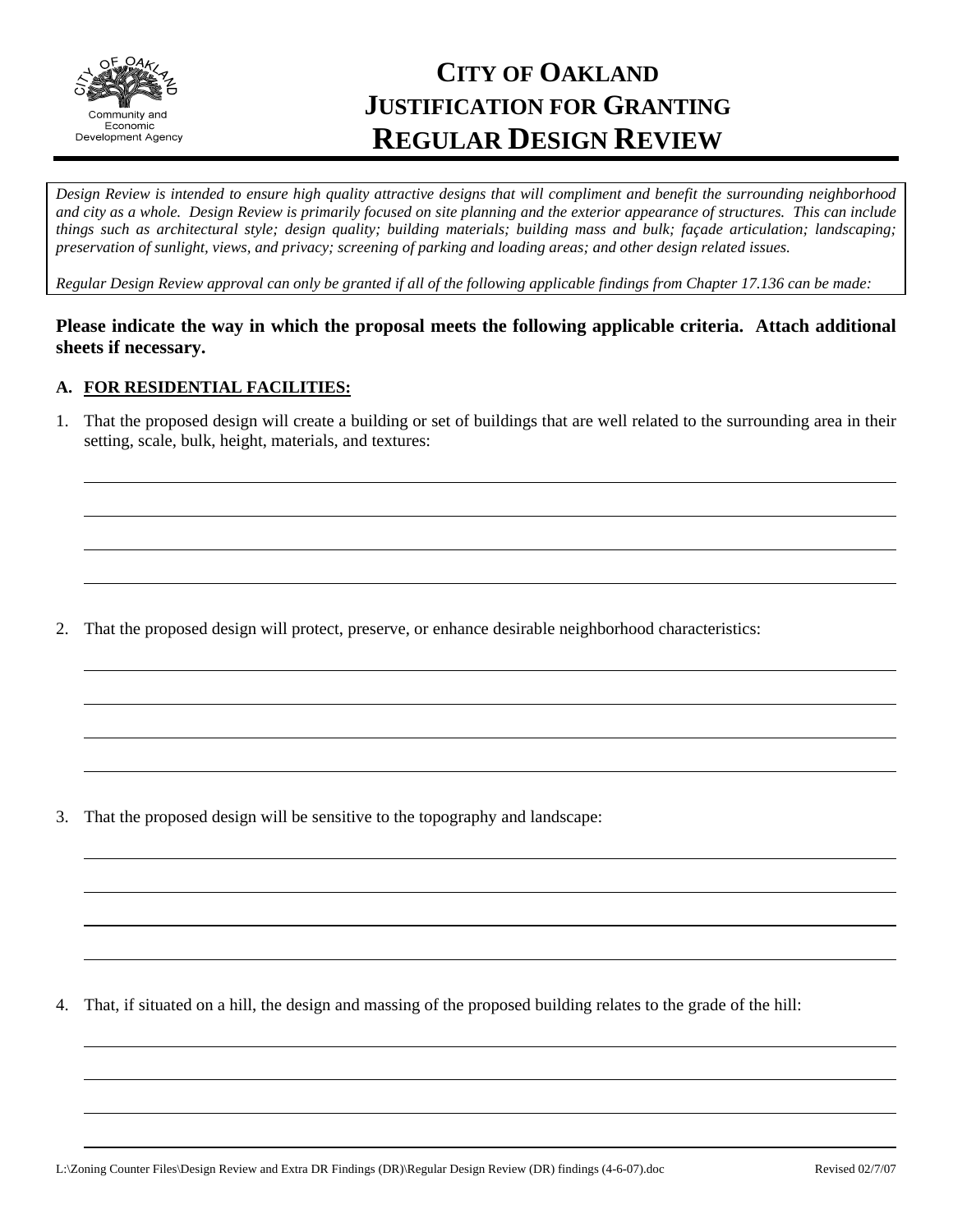5. That the proposed design conforms in all significant respects with the Oakland General Plan and with any applicable design review guidelines or criteria, district plan, or development control map which has been adopted by the Planning Commission or City Council.

# **B. FOR NON-RESIDENTIAL FACILITIES AND SIGNS:**

1. That the proposal will help achieve or maintain a group of facilities which are well related to one another and which, when taken together, will result in a well-composed design, with consideration given to site, landscape, bulk, height, arrangement, texture, materials, colors, and appurtenances; the relation of these factors to other facilities in the vicinity; and the relation of the proposal to the total setting as seen from key points in the surrounding area. Only elements of design which have some significant relationship to outside appearance shall be considered, except as otherwise provided in Section 17.136.060;

2. That the proposed design will be of a quality and character which harmonizes with, and serves to protect the value of, private and public investments in the area;

3. That the proposed design conforms in all significant respects with the Oakland General Plan and with any applicable design review guidelines or criteria, district plan, or development control map which have been adopted by the Planning Commission or City Council.

# *IN ADDITION TO THE BASIC FINDINGS ABOVE, REGULAR DESIGN REVIEW PROJECTS ARE SUBJECT TO THE FOLLOWING APPLICABLE ADDITIONAL FINDINGS:*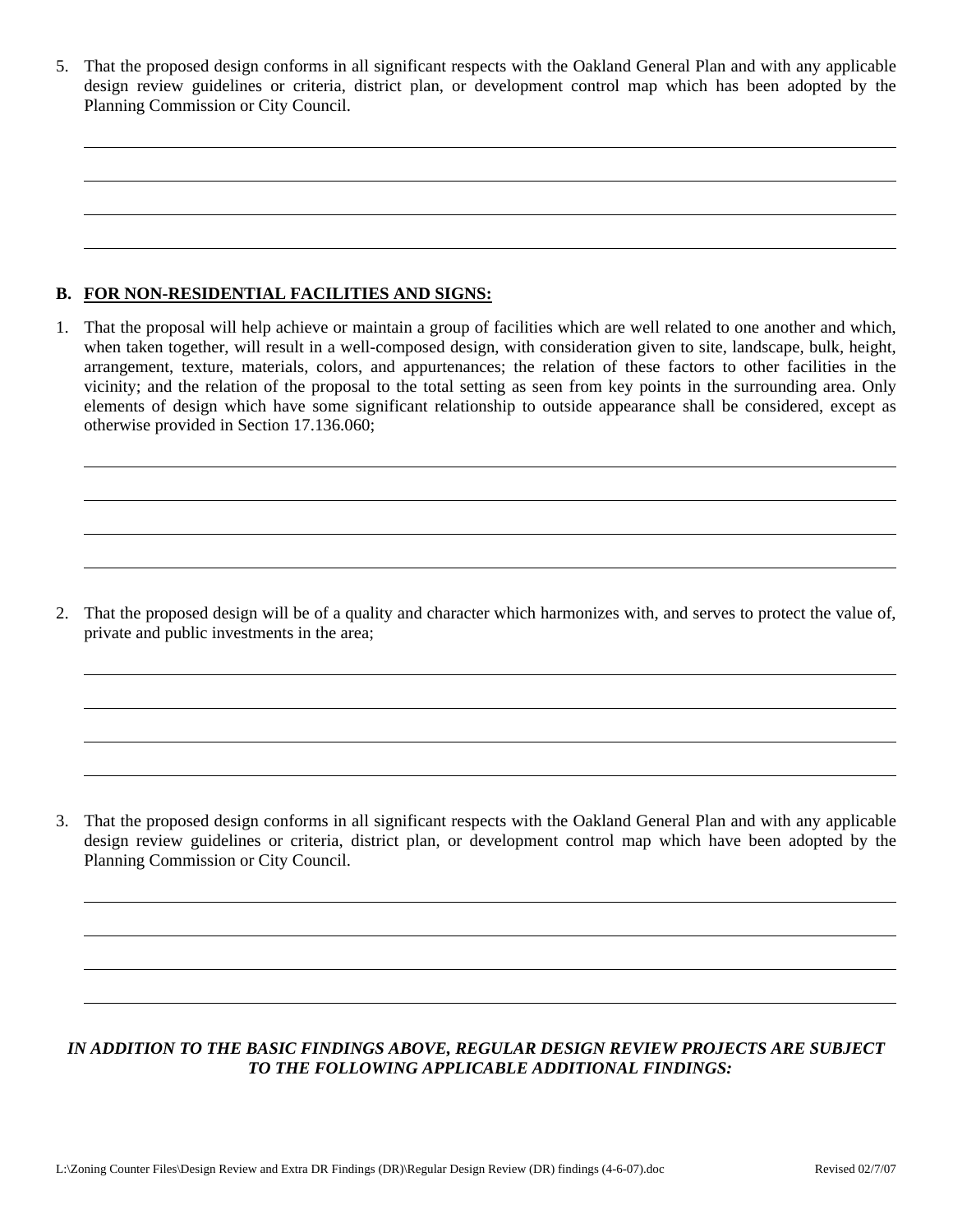# **C. FOR LOCAL REGISTER PROPERTIES THAT ARE NOT LANDMARKS OR LOCATED IN THE S-7 OR S-20 ZONE:**

## 1. **That for additions or alterations -**

a. The proposal will not substantially impair the visual, architectural, or historic value of the affected site or facility. Consideration shall be given to design, form, scale, materials, texture, lighting, detailing and ornamentation, landscaping, Signs, and any other relevant design element or effect, and, where applicable, the relation of the above to the original design of the affected facility.

#### 2. **That for demolition or removal,**

a. The affected structure or portion thereof is not considered irreplaceable in terms of its visual, cultural, or educational value to the area or community;

#### **- OR -**

b. The structure or portion thereof is in such condition that it is not architecturally feasible to preserve or restore it;

#### **- OR -**

c. Considering the economic feasibility of preserving or restoring the structure or portion thereof, and balancing the interest of the public in such preservation or restoration and the interest of the owner of the property in the utilization thereof, approval is required by considerations of equity.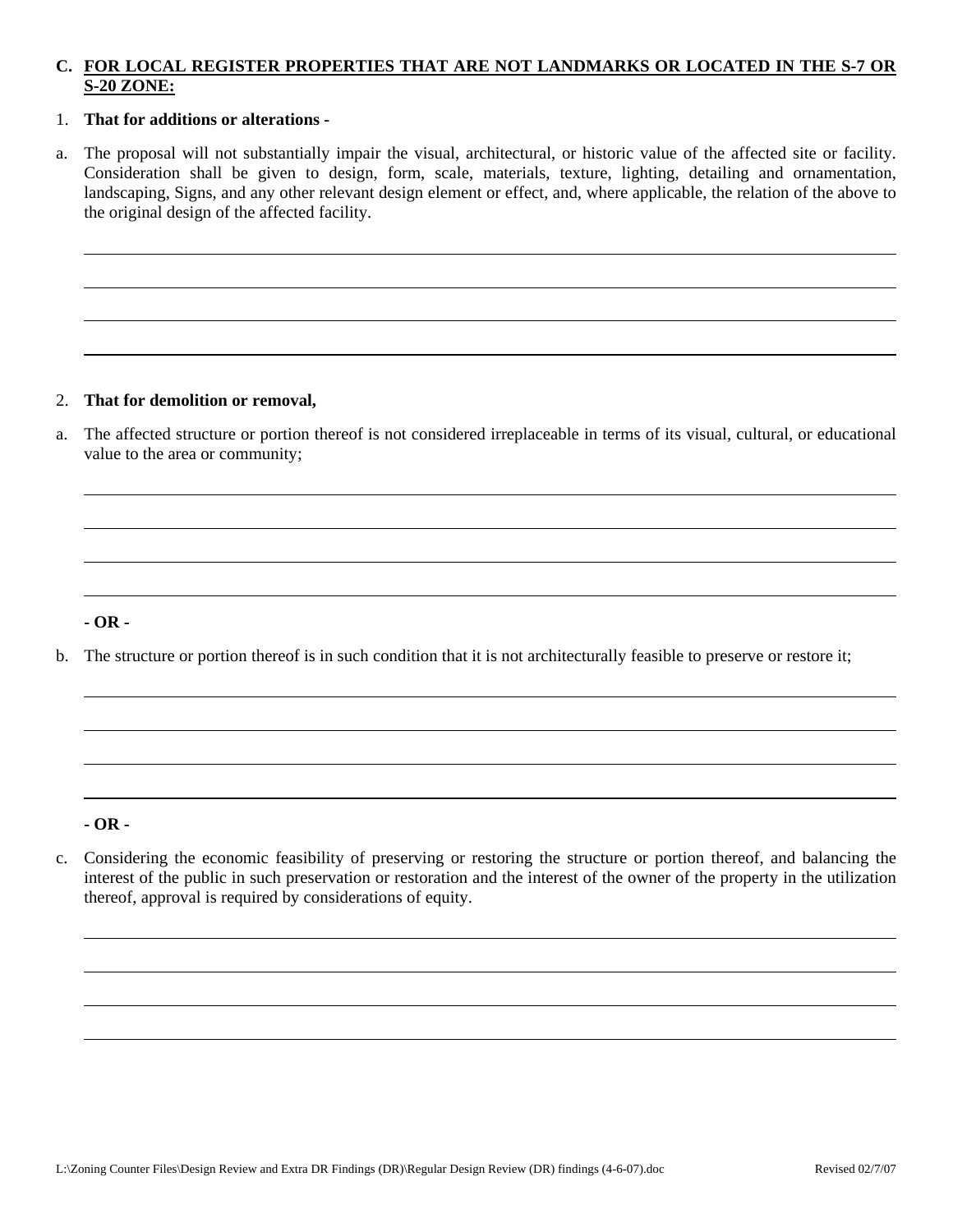# **D. FOR POTENTIAL DESIGNATED HISTORIC PROPERTIES THAT ARE NOT LOCAL REGISTER PROPERTIES:**

# 1. **That for additions or alterations,**

a. The design matches or is compatible with, but not necessarily identical to, the property's existing or historical design;

#### **- OR -**

b. The proposed design comprehensively modifies and is at least equal in quality to the existing design and is compatible with the character of the neighborhood;

# **- OR -**

c. The existing design is undistinguished and does not warrant retention and the proposed design is compatible with the character of the neighborhood.

## 2. **That for demolition or removal,**

a. The design quality of the proposed project is at least equal to that of the original structure and is compatible with the character of the neighborhood;

**- OR -**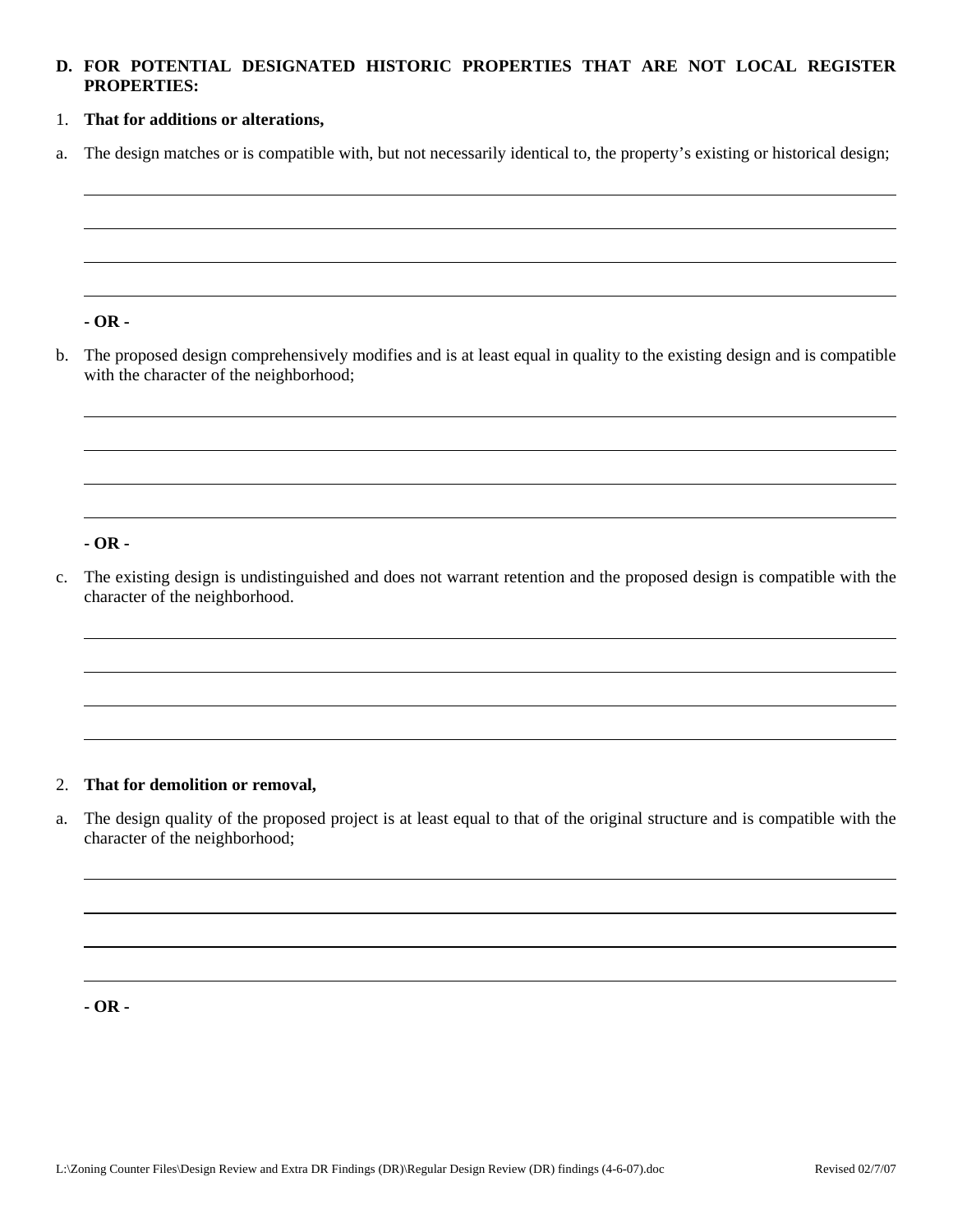b. The public benefits of the proposed project outweigh the benefit of retaining the original structure;

#### **- OR -**

c. The existing design is undistinguished and does not warrant retention and the proposed design is compatible with the character of the neighborhood.

#### **E. FOR RETAINING WALLS:**

1. That the retaining wall is consistent with the overall building and site design and respects the natural landscape and topography of the site and surrounding areas;

2. That the retaining wall is responsive to human scale, avoiding large, blank, uninterrupted or undesigned vertical surfaces;

3. That the retaining wall respects the natural topography, avoiding obvious scars on the land;